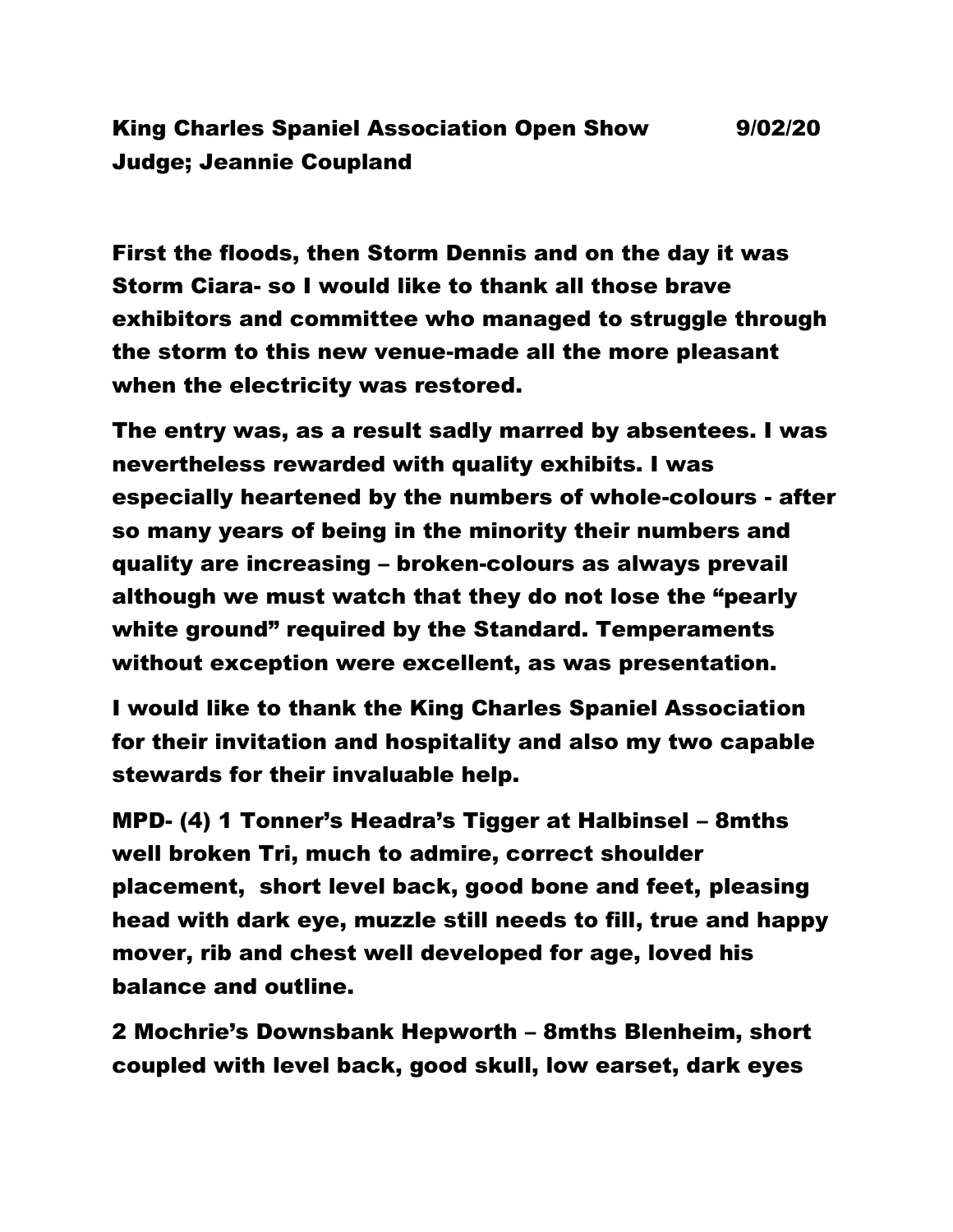and dark pigment, coat flat and coming in nicely, not as mature as 1 and on the day a reluctant mover.

## 3 Cavella Oliver Twist

PD-(1) 1 Arundel's and Southam's Chacombe Fin – very lightly marked Tri of 11mths in good coat. Mature for age with deep body and ribs already well sprung. Generous head of classic proportions and expression, dark eyes good width of muzzle. Good bone and feet, level topline with correct tail carriage, well angulated rear resulting in true movement. Could shorten in loin to improve but a quality exhibit. Best Puppy Dog and Best Puppy In Show.

JD -(1) Mochrie's Downsbank Jeffrey – well marked Tri of 15mths. Masculine without any hint of coarseness, lovely size, quality head with good dome and stop carried on a proud arched neck, well laid shoulders, short firm topline, true front –excellent hind angulation and short parallel hocks giving strong driving effortless movement. In the challenge could not be denied top honours –a thoroughly well deserved Best Dog and Best In Show.

ND- (3,2a) 1 Mochrie's Gino Od Dvou Orechu Downsbank( imp CZE) - 22mths Ruby . Broad skull with soft expression, dark eye and good pigment. Flat coat of rich colour. Well sprung ribs. Still young and so has maturing still to do-notoriously slow with this colour. Happy mover.

PGD- (1) 1 French and Traynor's Mitapip Elusive Ruby – 3 yrs Ruby, maturing well shapely body with developing rib, bone and substance. Pleasing head with dark pigment. Moved happily with correct tailset.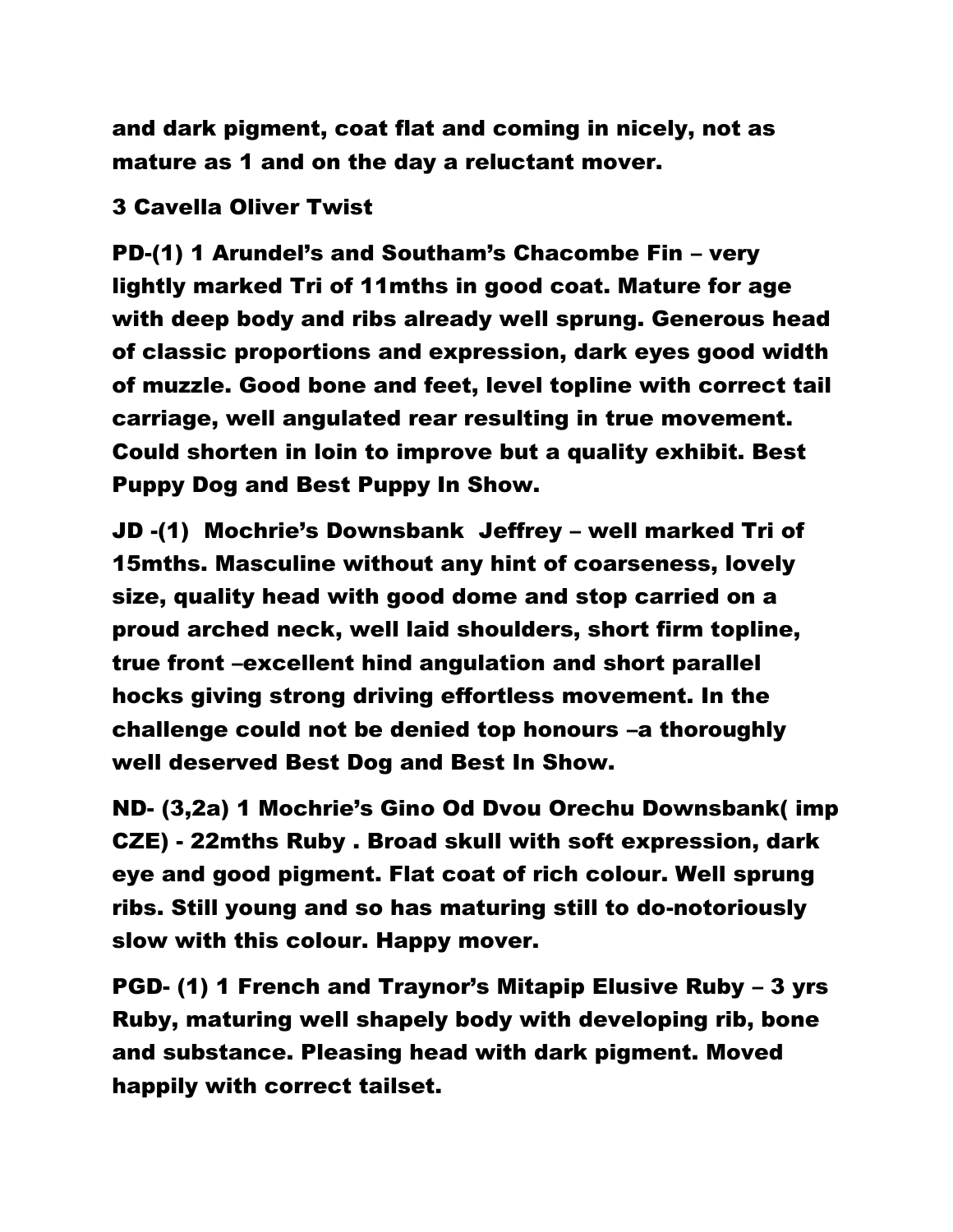LD- (2) 1 French and Traynor's Celxo Vermouth On Ice – 3 yrs lightly marked Blenheim in full coat . Good skull with defined stop. Dark eyes. Cobby body with depth and substance. Well laid shoulder, proud head carriage, level topline held on the move with tail level and wagging. Accurate mover fore and aft. Res Best Dog.

2 Tonner's Headra's Inspiration At Halbinsel- Lightly marked Tri of 4yrs. Bright tan and sparkling white in full flowing coat. Pleasing head properties giving soft appealing expression – tends to bunch on the move which spoils his topline –shame as he is a good type and is very attractive standing.

PB-(1) 1 Mochrie's Downsbank No Inkling- B/T of 10mths. Glorious head on good neck, stylish mover. Bright markings. Immature at present and needs to fill but her shapely body and good rib promises well - will look forward to seeing her when she matures. Best Puppy Bitch.

JB-(2,1a) 1 Stewart's Mildred Snitzer Marchog- just out of Puppy another that needs time and still looking very much the baby. Feminine B/T with good bright tan, low earset, straight front, level topline unfortunately was unsettled and erratic on the move.

YB-(2,1a) 1 Stewart's Poltomic Peppermint Patty With Marchog -Ruby 15mths –fabulous outline, nice neck, well laid shoulders and level back. Head well domed, well set ears. Good bone for age, compact feet, flat coat of a rich and